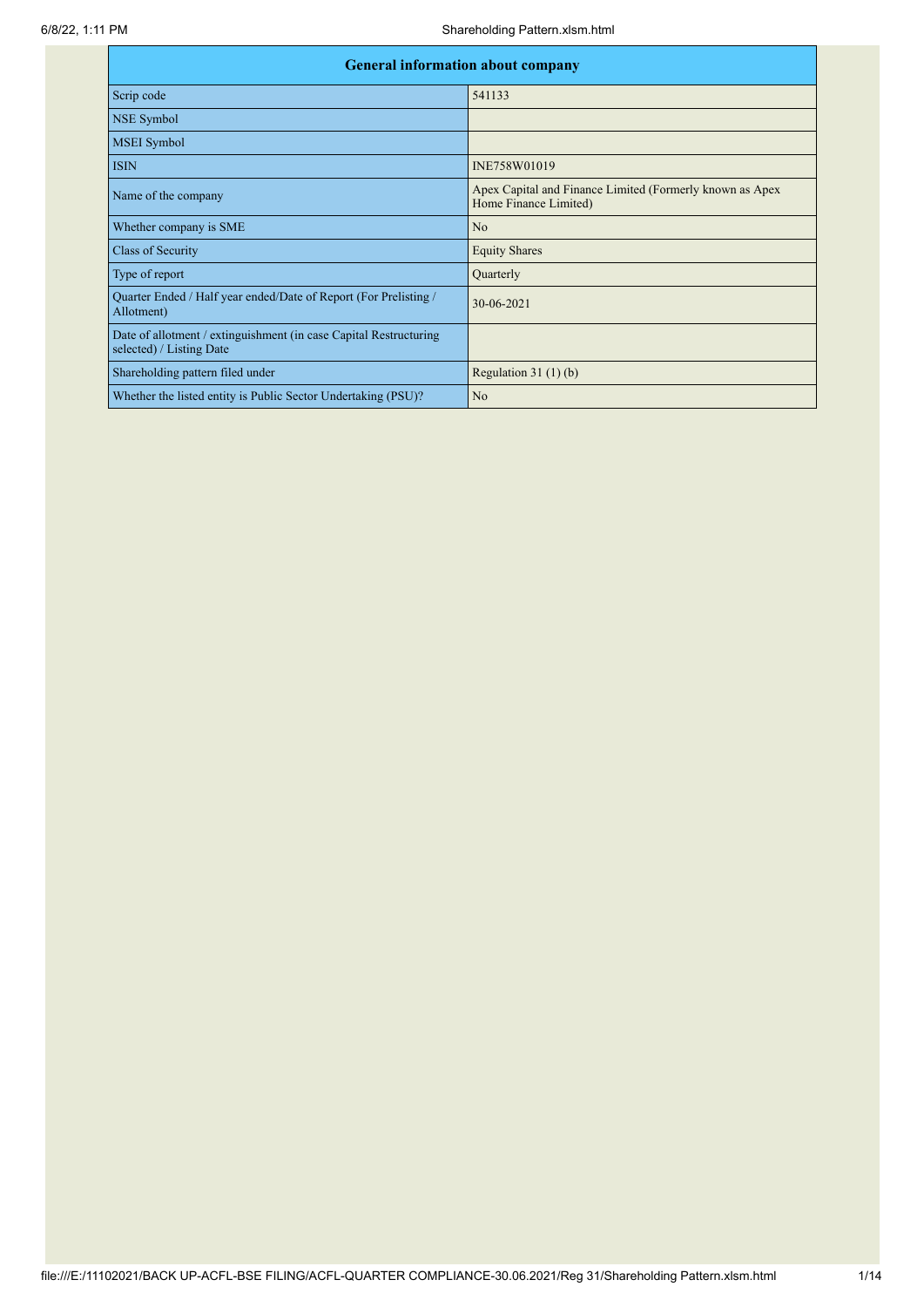|                | <b>Declaration</b>                                                                        |                |                                |                       |                             |  |  |  |  |  |  |  |
|----------------|-------------------------------------------------------------------------------------------|----------------|--------------------------------|-----------------------|-----------------------------|--|--|--|--|--|--|--|
| Sr.<br>No.     | Particular                                                                                | Yes/No         | Promoter and<br>Promoter Group | Public<br>shareholder | Non Promoter-<br>Non Public |  |  |  |  |  |  |  |
| $\mathbf{1}$   | Whether the Listed Entity has issued any partly paid up shares?                           | N <sub>o</sub> | N <sub>o</sub>                 | N <sub>o</sub>        | N <sub>o</sub>              |  |  |  |  |  |  |  |
| $\overline{2}$ | Whether the Listed Entity has issued any Convertible Securities                           | No             | N <sub>o</sub>                 | N <sub>0</sub>        | No                          |  |  |  |  |  |  |  |
| $\overline{3}$ | Whether the Listed Entity has issued any Warrants?                                        | N <sub>o</sub> | N <sub>o</sub>                 | N <sub>o</sub>        | N <sub>o</sub>              |  |  |  |  |  |  |  |
| $\overline{4}$ | Whether the Listed Entity has any shares against which<br>depository receipts are issued? | N <sub>0</sub> | N <sub>o</sub>                 | N <sub>0</sub>        | N <sub>0</sub>              |  |  |  |  |  |  |  |
| $\overline{5}$ | Whether the Listed Entity has any shares in locked-in?                                    | No             | No                             | No                    | N <sub>o</sub>              |  |  |  |  |  |  |  |
| 6              | Whether any shares held by promoters are pledge or otherwise<br>encumbered?               | No             | N <sub>o</sub>                 |                       |                             |  |  |  |  |  |  |  |
| 7              | Whether company has equity shares with differential voting<br>rights?                     | No             | No                             | No                    | N <sub>o</sub>              |  |  |  |  |  |  |  |
| 8              | Whether the listed entity has any significant beneficial owner?                           | N <sub>o</sub> |                                |                       |                             |  |  |  |  |  |  |  |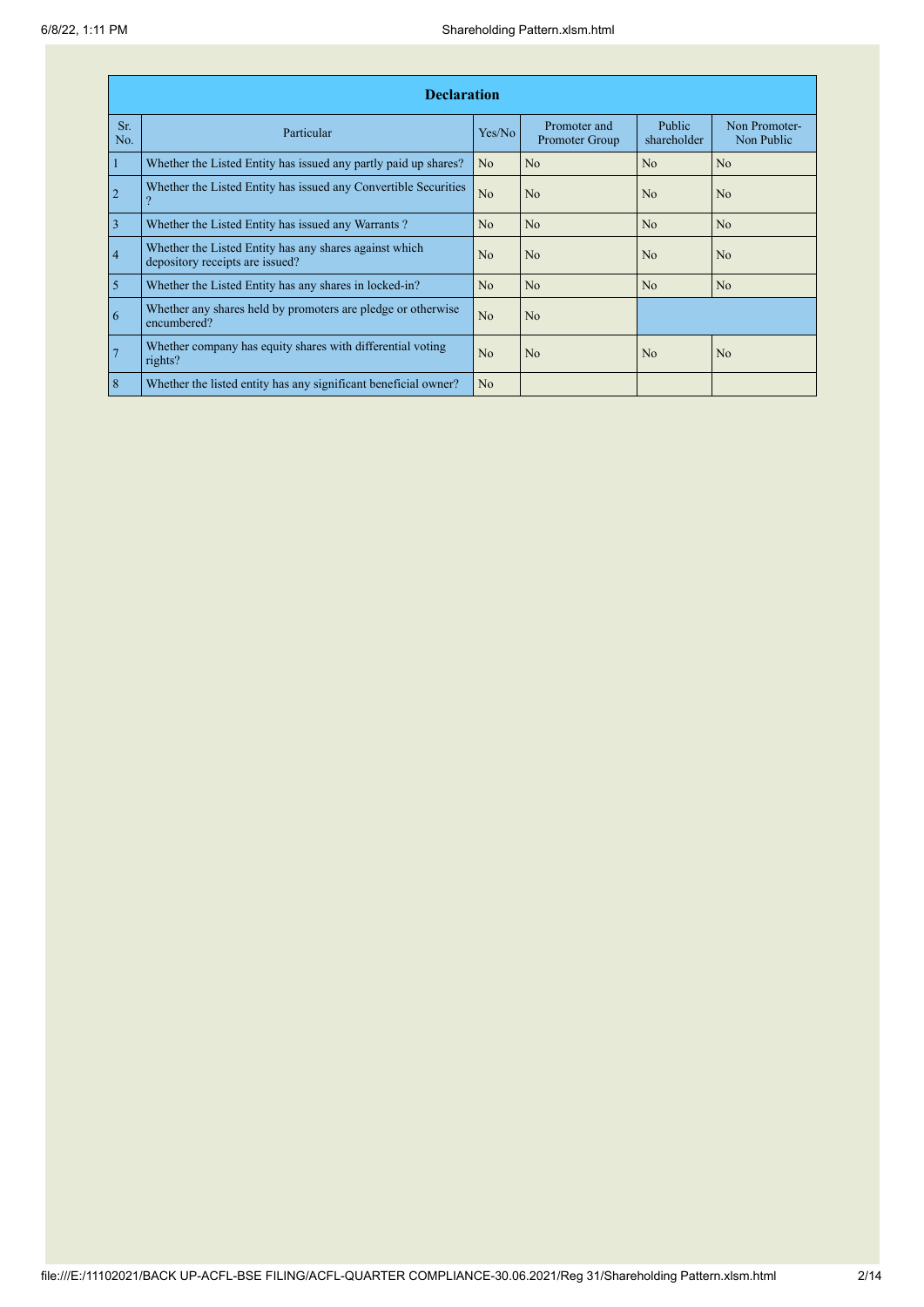|                                        | Table I - Summary Statement holding of specified securities |                                                      |                       |                                                     |                          |                                                                    |                                          |                                                                  |               |                           |                     |  |
|----------------------------------------|-------------------------------------------------------------|------------------------------------------------------|-----------------------|-----------------------------------------------------|--------------------------|--------------------------------------------------------------------|------------------------------------------|------------------------------------------------------------------|---------------|---------------------------|---------------------|--|
|                                        | Category                                                    | No. of<br>Nos. Of<br>shareholders<br>(III)<br>shares |                       | No. Of<br>Partly<br>fully paid<br>paid-up<br>equity | No. Of<br>shares         | Total nos.<br>shares<br>held (VII)<br>$= (IV) +$<br>$(V)$ + $(VI)$ | Shareholding as a<br>% of total no. of   | Number of Voting Rights held in each<br>class of securities (IX) |               |                           |                     |  |
| Category<br>$\left( \mathrm{I}\right)$ | $\sigma$<br>shareholder                                     |                                                      | up equity             |                                                     | underlying<br>Depository |                                                                    | shares (calculated<br>as per SCRR, 1957) |                                                                  |               | No of Voting (XIV) Rights | Total as a          |  |
|                                        | (II)                                                        |                                                      | shares<br>held $(IV)$ | $\text{held}$ (V)                                   | Receipts<br>(VI)         |                                                                    | (VIII) As a % of<br>$(A+B+C2)$           | <b>Class</b><br>eg: X                                            | Class<br>eg:y | Total                     | $%$ of<br>$(A+B+C)$ |  |
| (A)                                    | Promoter<br>$\&$<br>Promoter<br>Group                       |                                                      | 4322448               |                                                     |                          | 4322448                                                            | 73.01                                    | 4322448                                                          |               | 4322448                   | 73.01               |  |
| (B)                                    | Public                                                      | 100                                                  | 1597530               |                                                     |                          | 1597530                                                            | 26.99                                    | 1597530                                                          |               | 1597530                   | 26.99               |  |
| (C)                                    | Non<br>Promoter-<br>Non Public                              |                                                      |                       |                                                     |                          |                                                                    |                                          |                                                                  |               |                           |                     |  |
| (C1)                                   | <b>Shares</b><br>underlying<br><b>DRs</b>                   |                                                      |                       |                                                     |                          |                                                                    |                                          |                                                                  |               |                           |                     |  |
| (C2)                                   | Shares held<br>by<br>Employee<br><b>Trusts</b>              |                                                      |                       |                                                     |                          |                                                                    |                                          |                                                                  |               |                           |                     |  |
|                                        | Total                                                       | 107                                                  | 5919978               |                                                     |                          | 5919978                                                            | 100                                      | 5919978                                                          |               | 5919978                   | 100                 |  |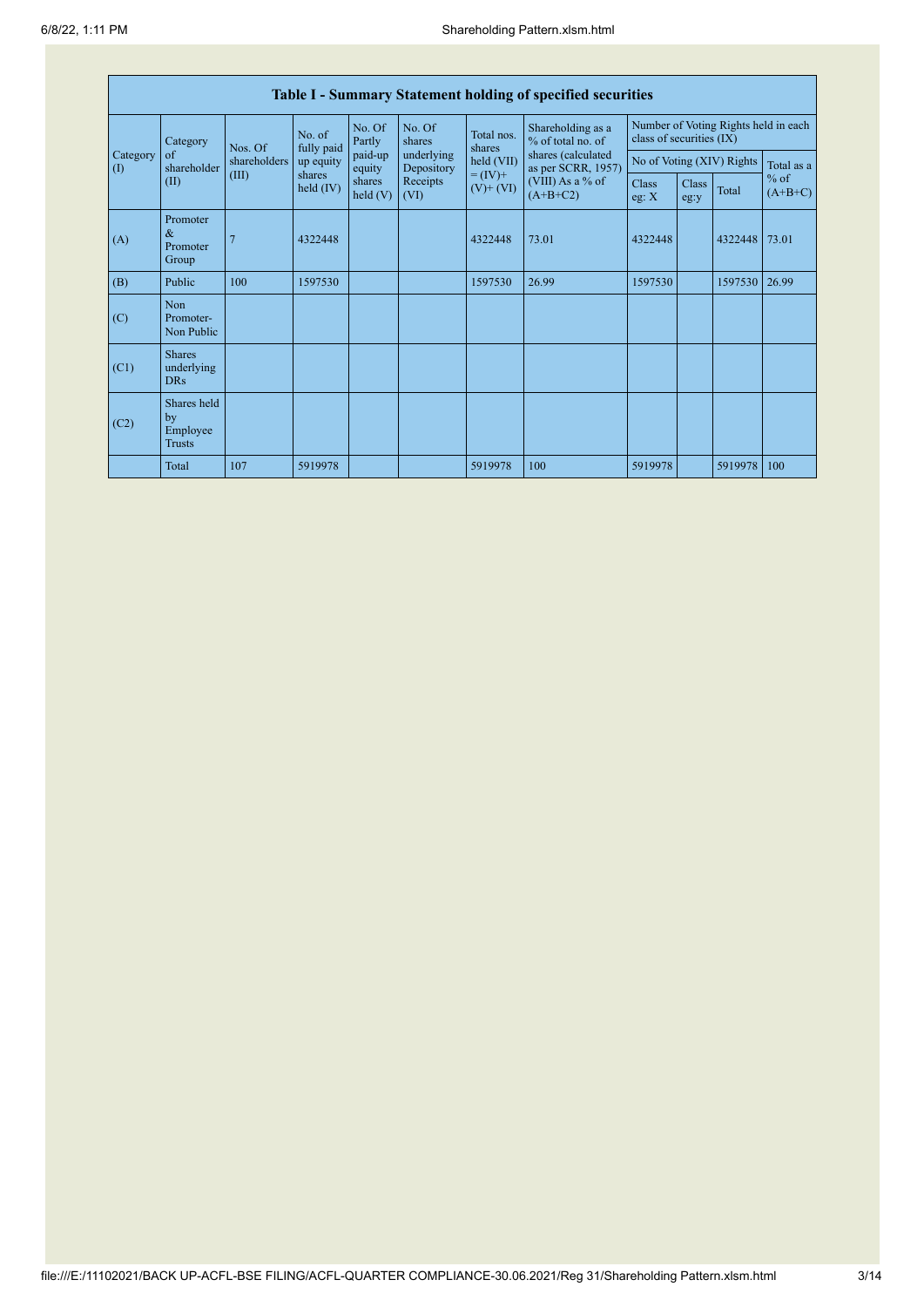|                               | Table I - Summary Statement holding of specified securities                                          |             |                                                                                    |                                                                                                               |                                                                                                                                                                                  |                                        |                                                         |                                                                               |                                                         |                                       |  |  |
|-------------------------------|------------------------------------------------------------------------------------------------------|-------------|------------------------------------------------------------------------------------|---------------------------------------------------------------------------------------------------------------|----------------------------------------------------------------------------------------------------------------------------------------------------------------------------------|----------------------------------------|---------------------------------------------------------|-------------------------------------------------------------------------------|---------------------------------------------------------|---------------------------------------|--|--|
| Category<br>(1)<br>(A)<br>(B) | No. Of<br><b>Shares</b><br>Category<br>of<br>Outstanding<br>shareholder<br>(II)<br>securities<br>(X) | Underlying  | No. of<br><b>Shares</b><br>Underlying<br>Outstanding<br><b>Warrants</b><br>$(X_i)$ | No. Of Shares<br>Underlying<br>Outstanding<br>convertible<br>securities and<br>No. Of<br>Warrants (Xi)<br>(a) | Shareholding, as a %<br>assuming full<br>conversion of<br>convertible securities (<br>as a percentage of<br>diluted share capital)<br>$(XI) = (VII)+(X) As a %$<br>of $(A+B+C2)$ | Number of<br>Locked in<br>shares (XII) |                                                         | Number of<br><b>Shares</b><br>pledged or<br>otherwise<br>encumbered<br>(XIII) |                                                         | Number of<br>equity shares<br>held in |  |  |
|                               |                                                                                                      | convertible |                                                                                    |                                                                                                               |                                                                                                                                                                                  | No.<br>(a)                             | As a<br>$%$ of<br>total<br><b>Shares</b><br>held<br>(b) | N <sub>0</sub><br>(a)                                                         | As a<br>$%$ of<br>total<br><b>Shares</b><br>held<br>(b) | dematerialized<br>form $(XIV)$        |  |  |
|                               | Promoter<br>$\&$<br>Promoter<br>Group                                                                |             |                                                                                    |                                                                                                               | 73.01                                                                                                                                                                            |                                        |                                                         |                                                                               |                                                         | 4322448                               |  |  |
|                               | Public                                                                                               |             |                                                                                    |                                                                                                               | 26.99                                                                                                                                                                            |                                        |                                                         |                                                                               |                                                         | 862014                                |  |  |
| (C)                           | Non<br>Promoter-<br>Non Public                                                                       |             |                                                                                    |                                                                                                               |                                                                                                                                                                                  |                                        |                                                         |                                                                               |                                                         |                                       |  |  |
| (C1)                          | <b>Shares</b><br>underlying<br><b>DRs</b>                                                            |             |                                                                                    |                                                                                                               |                                                                                                                                                                                  |                                        |                                                         |                                                                               |                                                         |                                       |  |  |
| (C2)                          | Shares held<br>by<br>Employee<br><b>Trusts</b>                                                       |             |                                                                                    |                                                                                                               |                                                                                                                                                                                  |                                        |                                                         |                                                                               |                                                         |                                       |  |  |
|                               | Total                                                                                                |             |                                                                                    |                                                                                                               | 100                                                                                                                                                                              |                                        |                                                         |                                                                               |                                                         | 5184462                               |  |  |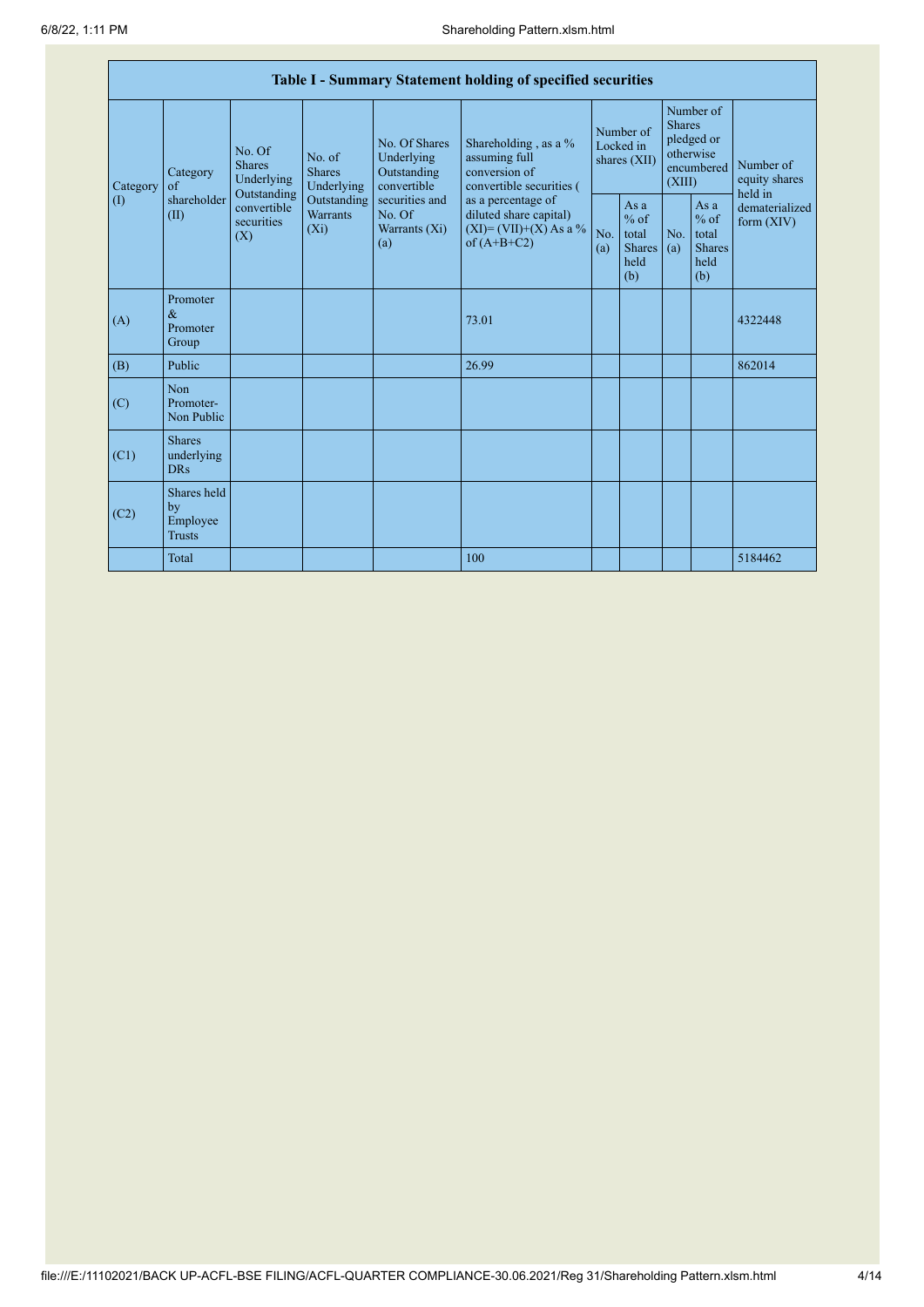|                                                                                             | Table II - Statement showing shareholding pattern of the Promoter and Promoter Group                                |                         |                        |                       |                                    |                             |                                              |                                                                  |               |               |                                 |
|---------------------------------------------------------------------------------------------|---------------------------------------------------------------------------------------------------------------------|-------------------------|------------------------|-----------------------|------------------------------------|-----------------------------|----------------------------------------------|------------------------------------------------------------------|---------------|---------------|---------------------------------|
|                                                                                             |                                                                                                                     |                         | No. of<br>fully        | No. Of<br>Partly      | No. Of                             | Total<br>nos.               | Shareholding<br>as a % of total              | Number of Voting Rights held in<br>each class of securities (IX) |               |               |                                 |
| Sr.                                                                                         | Category & Name<br>of the                                                                                           | Nos. Of<br>shareholders | paid up<br>equity      | paid-<br>up<br>equity | shares<br>underlying<br>Depository | shares<br>held<br>$(VII) =$ | no. of shares<br>(calculated as<br>per SCRR, | No of Voting (XIV) Rights                                        |               |               | Total<br>as a $\%$              |
|                                                                                             | Shareholders (I)                                                                                                    | (III)                   | shares<br>held<br>(IV) | shares<br>held<br>(V) | Receipts<br>(VI)                   | $(IV)$ +<br>$(V)$ +<br>(VI) | 1957) (VIII)<br>As a % of<br>$(A+B+C2)$      | Class eg:<br>X                                                   | Class<br>eg:y | Total         | of<br>Total<br>Voting<br>rights |
| $\mathbf{A}$                                                                                | Table II - Statement showing shareholding pattern of the Promoter and Promoter Group                                |                         |                        |                       |                                    |                             |                                              |                                                                  |               |               |                                 |
| (1)                                                                                         | Indian                                                                                                              |                         |                        |                       |                                    |                             |                                              |                                                                  |               |               |                                 |
| (a)                                                                                         | Individuals/Hindu<br>undivided Family                                                                               | $\overline{c}$          | 1480368                |                       |                                    | 1480368                     | 25.01                                        | 1480368                                                          |               | 1480368       | 25.01                           |
| (d)                                                                                         | Any Other<br>(specify)                                                                                              | 5                       | 2842080                |                       |                                    | 2842080                     | 48.01                                        | 2842080                                                          |               | 2842080       | 48.01                           |
| Sub-Total (A)<br>(1)                                                                        |                                                                                                                     | 7                       | 4322448                |                       |                                    | 4322448                     | 73.01                                        | 4322448                                                          |               | 4322448 73.01 |                                 |
| (2)                                                                                         | Foreign                                                                                                             |                         |                        |                       |                                    |                             |                                              |                                                                  |               |               |                                 |
| Total<br>Shareholding<br>of Promoter<br>and Promoter<br>Group $(A)=$<br>$(A)(1)+(A)$<br>(2) |                                                                                                                     | 7                       | 4322448                |                       |                                    | 4322448                     | 73.01                                        | 4322448                                                          |               | 4322448       | 73.01                           |
| $\, {\bf B}$                                                                                | Table III - Statement showing shareholding pattern of the Public shareholder                                        |                         |                        |                       |                                    |                             |                                              |                                                                  |               |               |                                 |
| (1)                                                                                         | Institutions                                                                                                        |                         |                        |                       |                                    |                             |                                              |                                                                  |               |               |                                 |
| (3)                                                                                         | Non-institutions                                                                                                    |                         |                        |                       |                                    |                             |                                              |                                                                  |               |               |                                 |
| (a(i))                                                                                      | Individuals -<br><i>i.Individual</i><br>shareholders<br>holding nominal<br>share capital up to<br>Rs. 2 lakhs.      | 75                      | 1359                   |                       |                                    | 1359                        | 0.02                                         | 1359                                                             |               | 1359          | 0.02                            |
| (a(ii))                                                                                     | Individuals - ii.<br>Individual<br>shareholders<br>holding nominal<br>share capital in<br>excess of Rs. 2<br>lakhs. | 15                      | 809872                 |                       |                                    | 809872                      | 13.68                                        | 809872                                                           |               | 809872        | 13.68                           |
| (e)                                                                                         | Any Other<br>(specify)                                                                                              | $10\,$                  | 786299                 |                       |                                    | 786299                      | 13.28                                        | 786299                                                           |               | 786299        | 13.28                           |
| Sub-Total (B)<br>(3)                                                                        |                                                                                                                     | 100                     | 1597530                |                       |                                    | 1597530                     | 26.99                                        | 1597530                                                          |               | 1597530       | 26.99                           |
| <b>Total Public</b><br>Shareholding<br>$(B)=(B)(1)+$<br>$(B)(2)+(B)(3)$                     |                                                                                                                     | 100                     | 1597530                |                       |                                    | 1597530                     | 26.99                                        | 1597530                                                          |               | 1597530       | 26.99                           |
| ${\bf C}$                                                                                   | Table IV - Statement showing shareholding pattern of the Non Promoter- Non Public shareholder                       |                         |                        |                       |                                    |                             |                                              |                                                                  |               |               |                                 |
| Total (<br>$A+B+C2$ )                                                                       |                                                                                                                     | 107                     | 5919978                |                       |                                    | 5919978                     | 100                                          | 5919978                                                          |               | 5919978       | 100                             |
| Total<br>$(A+B+C)$                                                                          |                                                                                                                     | 107                     | 5919978                |                       |                                    | 5919978                     | 100                                          | 5919978                                                          |               | 5919978       | 100                             |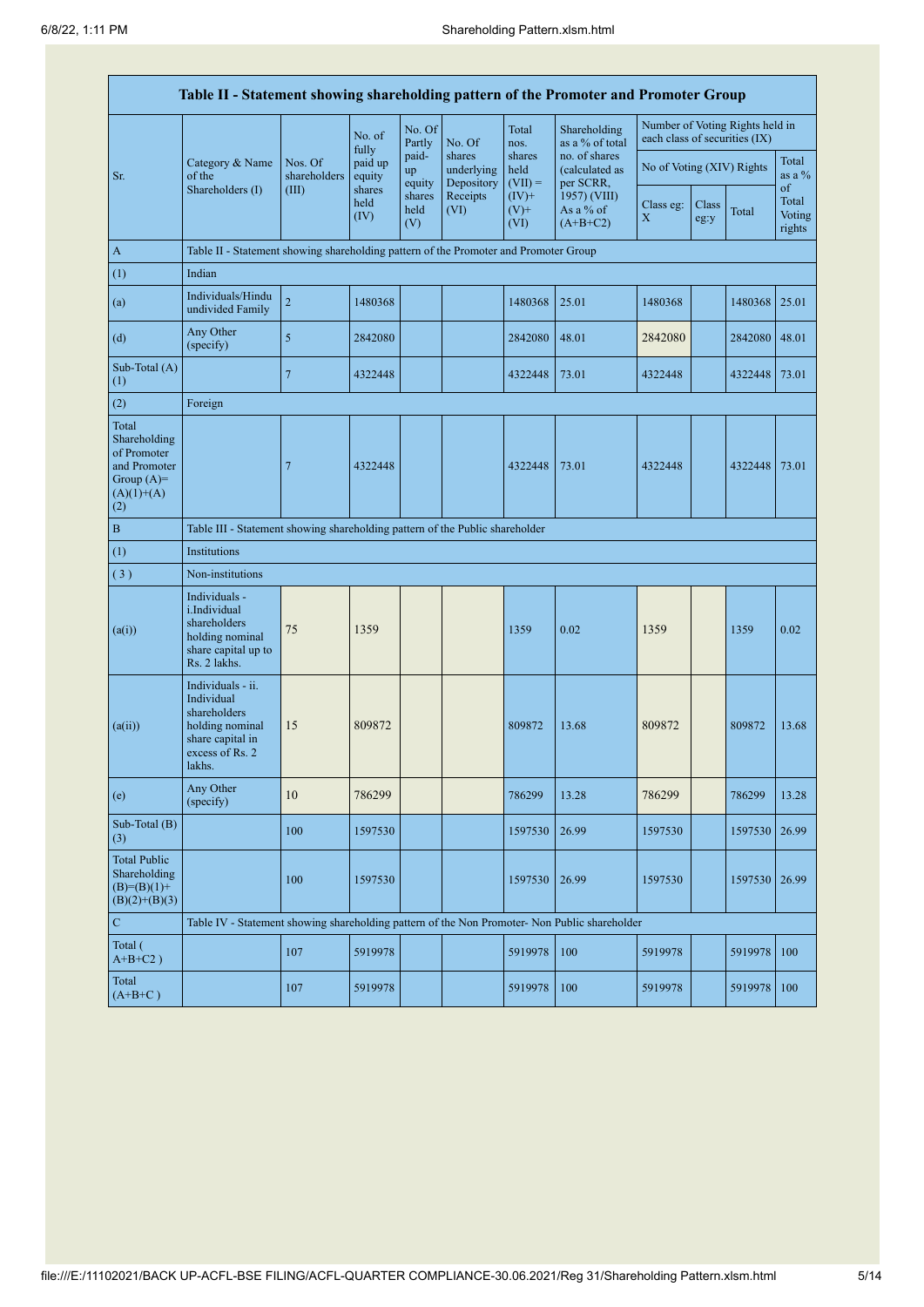| Table II - Statement showing shareholding pattern of the Promoter and Promoter Group    |                                                      |                                                                                           |                                                                                    |                                                                                               |                                                         |                                        |                                                                               |                                |                                       |  |
|-----------------------------------------------------------------------------------------|------------------------------------------------------|-------------------------------------------------------------------------------------------|------------------------------------------------------------------------------------|-----------------------------------------------------------------------------------------------|---------------------------------------------------------|----------------------------------------|-------------------------------------------------------------------------------|--------------------------------|---------------------------------------|--|
| Sr.                                                                                     | No. Of<br><b>Shares</b><br>Underlying<br>Outstanding | No. of<br><b>Shares</b><br>Underlying                                                     | No. Of Shares<br>Underlying<br>Outstanding<br>convertible                          | Shareholding, as a $%$<br>assuming full conversion of<br>convertible securities (as a         |                                                         | Number of<br>Locked in<br>shares (XII) | Number of<br><b>Shares</b><br>pledged or<br>otherwise<br>encumbered<br>(XIII) |                                | Number of<br>equity shares<br>held in |  |
|                                                                                         | convertible<br>securities<br>(X)                     | Outstanding<br>securities and<br><b>Warrants</b><br>No. Of Warrants<br>$(X_i)$<br>(Xi)(a) | percentage of diluted share<br>capital) $(XI) = (VII)+(X) As$<br>a % of $(A+B+C2)$ | No.<br>(a)                                                                                    | As a<br>$%$ of<br>total<br><b>Shares</b><br>held<br>(b) | No.<br>(a)                             | As a<br>$%$ of<br>total<br><b>Shares</b><br>held<br>(b)                       | dematerialized<br>form $(XIV)$ |                                       |  |
| $\overline{A}$                                                                          |                                                      |                                                                                           |                                                                                    | Table II - Statement showing shareholding pattern of the Promoter and Promoter Group          |                                                         |                                        |                                                                               |                                |                                       |  |
| (1)                                                                                     | Indian                                               |                                                                                           |                                                                                    |                                                                                               |                                                         |                                        |                                                                               |                                |                                       |  |
| (a)                                                                                     |                                                      |                                                                                           |                                                                                    | 25.01                                                                                         |                                                         |                                        |                                                                               |                                | 1480368                               |  |
| (d)                                                                                     |                                                      |                                                                                           |                                                                                    | 48.01                                                                                         |                                                         |                                        |                                                                               |                                | 2842080                               |  |
| Sub-Total (A)<br>(1)                                                                    |                                                      |                                                                                           |                                                                                    | 73.01                                                                                         |                                                         |                                        |                                                                               |                                | 4322448                               |  |
| (2)                                                                                     | Foreign                                              |                                                                                           |                                                                                    |                                                                                               |                                                         |                                        |                                                                               |                                |                                       |  |
| Total<br>Shareholding<br>of Promoter<br>and Promoter<br>Group $(A)=$<br>$(A)(1)+(A)(2)$ |                                                      |                                                                                           |                                                                                    | 73.01                                                                                         |                                                         |                                        |                                                                               |                                | 4322448                               |  |
| $\overline{B}$                                                                          |                                                      |                                                                                           |                                                                                    | Table III - Statement showing shareholding pattern of the Public shareholder                  |                                                         |                                        |                                                                               |                                |                                       |  |
| (1)                                                                                     | Institutions                                         |                                                                                           |                                                                                    |                                                                                               |                                                         |                                        |                                                                               |                                |                                       |  |
| (3)                                                                                     | Non-institutions                                     |                                                                                           |                                                                                    |                                                                                               |                                                         |                                        |                                                                               |                                |                                       |  |
| (a(i))                                                                                  |                                                      |                                                                                           |                                                                                    | 0.02                                                                                          |                                                         |                                        |                                                                               |                                | 264                                   |  |
| (a(ii))                                                                                 |                                                      |                                                                                           |                                                                                    | 13.68                                                                                         |                                                         |                                        |                                                                               |                                | 341431                                |  |
| (e)                                                                                     |                                                      |                                                                                           |                                                                                    | 13.28                                                                                         |                                                         |                                        |                                                                               |                                | 520319                                |  |
| Sub-Total (B)<br>(3)                                                                    |                                                      |                                                                                           |                                                                                    | 26.99                                                                                         |                                                         |                                        |                                                                               |                                | 862014                                |  |
| <b>Total Public</b><br>Shareholding<br>$(B)= (B)(1) +$<br>$(B)(2)+(B)(3)$               |                                                      |                                                                                           |                                                                                    | 26.99                                                                                         |                                                         |                                        |                                                                               |                                | 862014                                |  |
| $\mathcal{C}$                                                                           |                                                      |                                                                                           |                                                                                    | Table IV - Statement showing shareholding pattern of the Non Promoter- Non Public shareholder |                                                         |                                        |                                                                               |                                |                                       |  |
| Total (<br>$A+B+C2$ )                                                                   |                                                      |                                                                                           |                                                                                    | 100                                                                                           |                                                         |                                        |                                                                               |                                | 5184462                               |  |
| Total $(A+B+C)$<br>$\big)$                                                              |                                                      |                                                                                           |                                                                                    | 100                                                                                           |                                                         |                                        |                                                                               |                                | 5184462                               |  |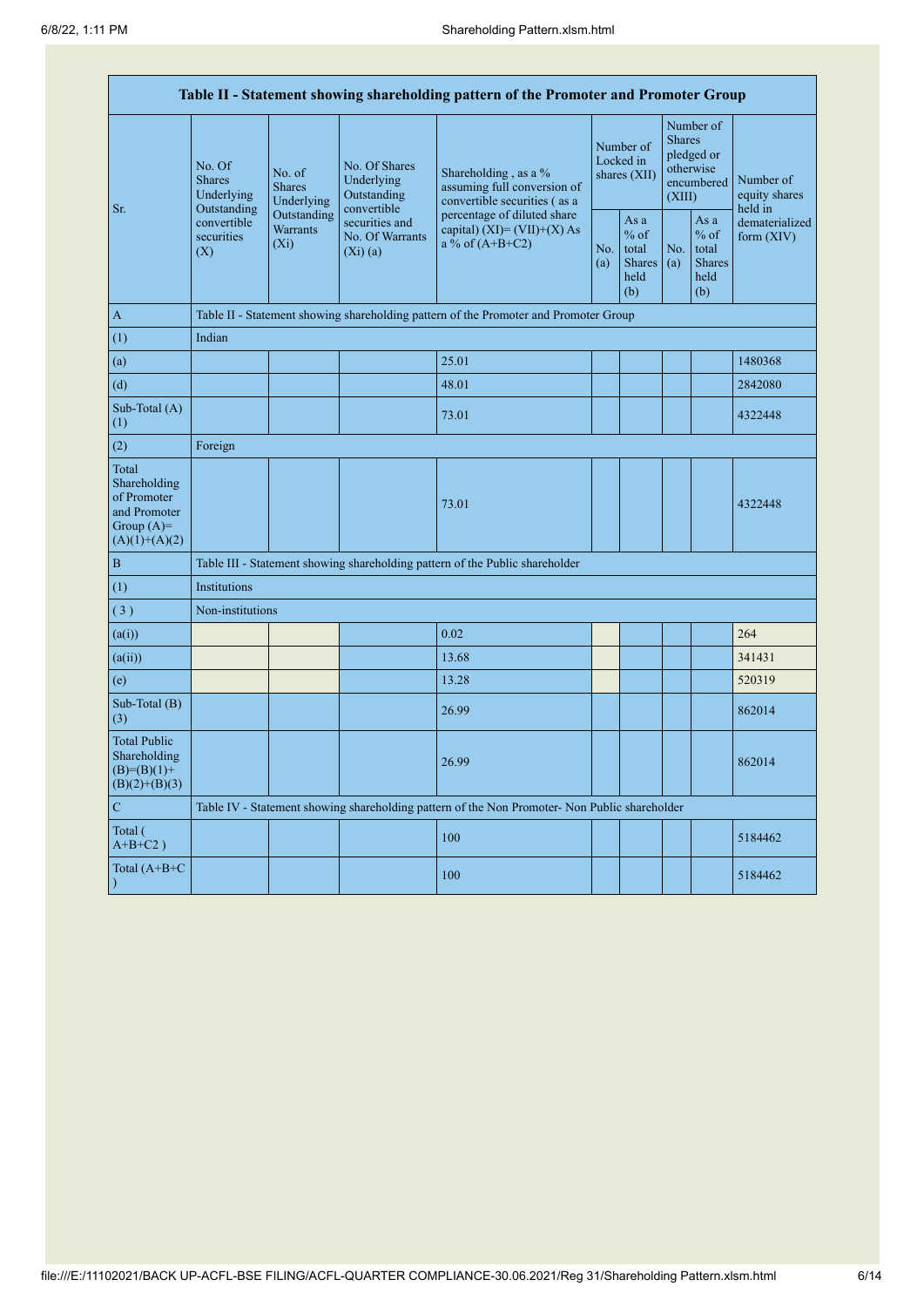|                                                                                                                                                                                            |                                                               | Individuals/Hindu undivided Family |                       |
|--------------------------------------------------------------------------------------------------------------------------------------------------------------------------------------------|---------------------------------------------------------------|------------------------------------|-----------------------|
| Searial No.                                                                                                                                                                                | $\mathbf{1}$                                                  | $\overline{2}$                     |                       |
| Name of the<br>Shareholders (I)                                                                                                                                                            | <b>SUCHITRA</b>                                               | <b>SURENDER SINGH HUF</b>          | Click here to go back |
| PAN(II)                                                                                                                                                                                    | AISPS8706R                                                    | AANHS3313R                         | Total                 |
| No. of fully paid<br>up equity shares<br>held (IV)                                                                                                                                         | 930588                                                        | 549780                             | 1480368               |
| No. Of Partly paid-<br>up equity shares<br>held(V)                                                                                                                                         |                                                               |                                    |                       |
| No. Of shares<br>underlying<br>Depository<br>Receipts (VI)                                                                                                                                 |                                                               |                                    |                       |
| Total nos. shares<br>held $(VII) = (IV) +$<br>$(V)$ + $(VI)$                                                                                                                               | 930588                                                        | 549780                             | 1480368               |
| Shareholding as a<br>% of total no. of<br>shares (calculated<br>as per SCRR,<br>1957) (VIII) As a<br>% of $(A+B+C2)$                                                                       | 15.72                                                         | 9.29                               | 25.01                 |
|                                                                                                                                                                                            | Number of Voting Rights held in each class of securities (IX) |                                    |                       |
| Class eg:X                                                                                                                                                                                 | 930588                                                        | 549780                             | 1480368               |
| Class eg:y                                                                                                                                                                                 |                                                               |                                    |                       |
| Total                                                                                                                                                                                      | 930588                                                        | 549780                             | 1480368               |
| Total as a % of<br><b>Total Voting rights</b>                                                                                                                                              | 15.72                                                         | 9.29                               | 25.01                 |
| No. Of Shares<br>Underlying<br>Outstanding<br>convertible<br>securities $(X)$                                                                                                              |                                                               |                                    |                       |
| No. of Shares<br>Underlying<br>Outstanding<br>Warrants (Xi)                                                                                                                                |                                                               |                                    |                       |
| No. Of Shares<br>Underlying<br>Outstanding<br>convertible<br>securities and No.<br>Of Warrants (Xi)<br>(a)                                                                                 |                                                               |                                    |                       |
| Shareholding, as a<br>% assuming full<br>conversion of<br>convertible<br>securities (as a<br>percentage of<br>diluted share<br>capital) $(XI)=$<br>$(VII)+(Xi)(a)$ As a<br>% of $(A+B+C2)$ | 15.72                                                         | 9.29                               | 25.01                 |
| Number of Locked in shares (XII)                                                                                                                                                           |                                                               |                                    |                       |
| No. (a)                                                                                                                                                                                    |                                                               |                                    |                       |
| As a % of total<br>Shares held (b)                                                                                                                                                         |                                                               |                                    |                       |
|                                                                                                                                                                                            | Number of Shares pledged or otherwise encumbered (XIII)       |                                    |                       |
| No. (a)                                                                                                                                                                                    |                                                               |                                    |                       |
| As a % of total<br>Shares held (b)                                                                                                                                                         |                                                               |                                    |                       |
| Number of equity<br>shares held in<br>dematerialized<br>form $(XIV)$                                                                                                                       | 930588                                                        | 549780                             | 1480368               |
| Reason for not providing PAN                                                                                                                                                               |                                                               |                                    |                       |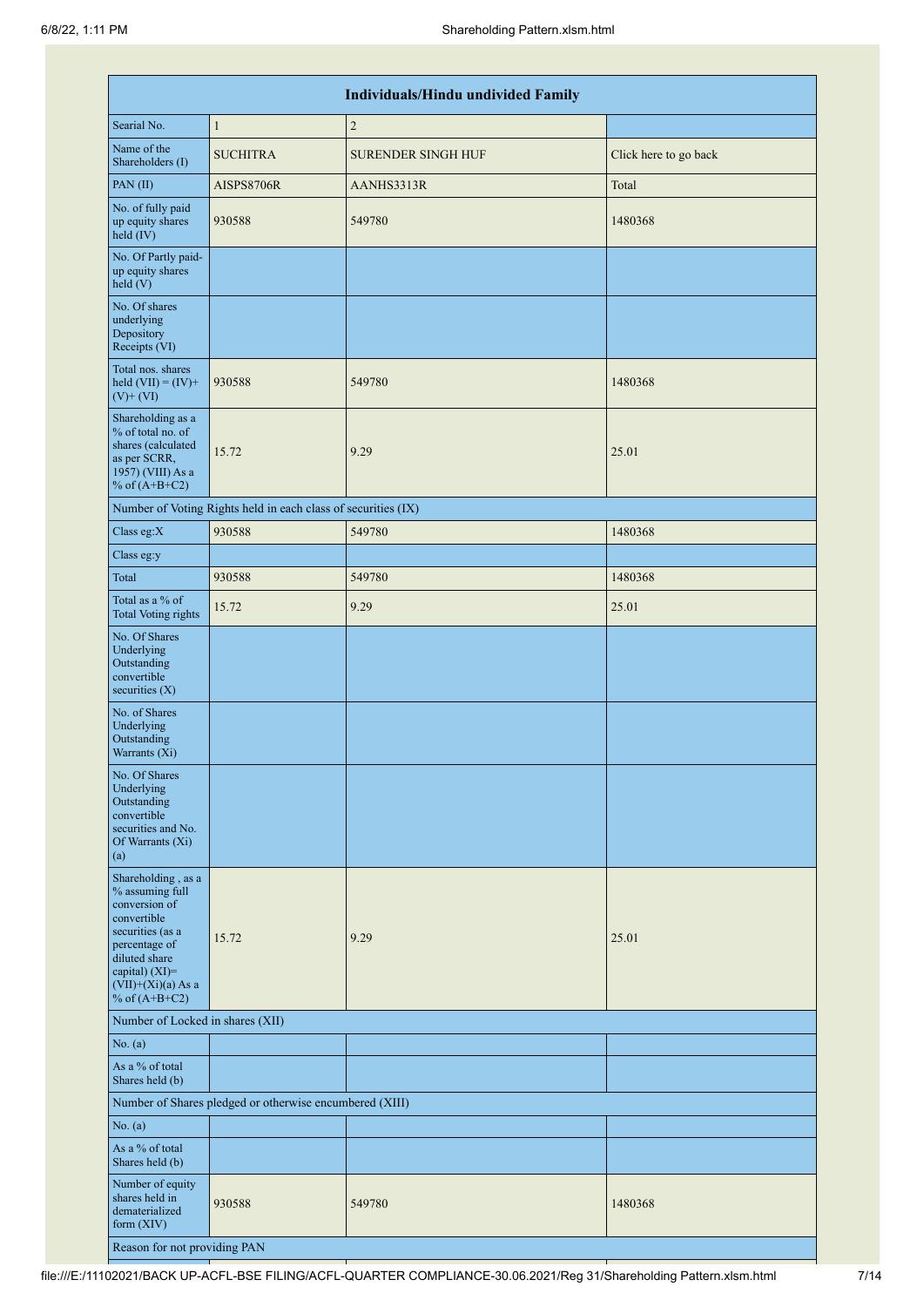| Reason for not<br>providing PAN |          |          |  |
|---------------------------------|----------|----------|--|
| Shareholder type                | Promoter | Promoter |  |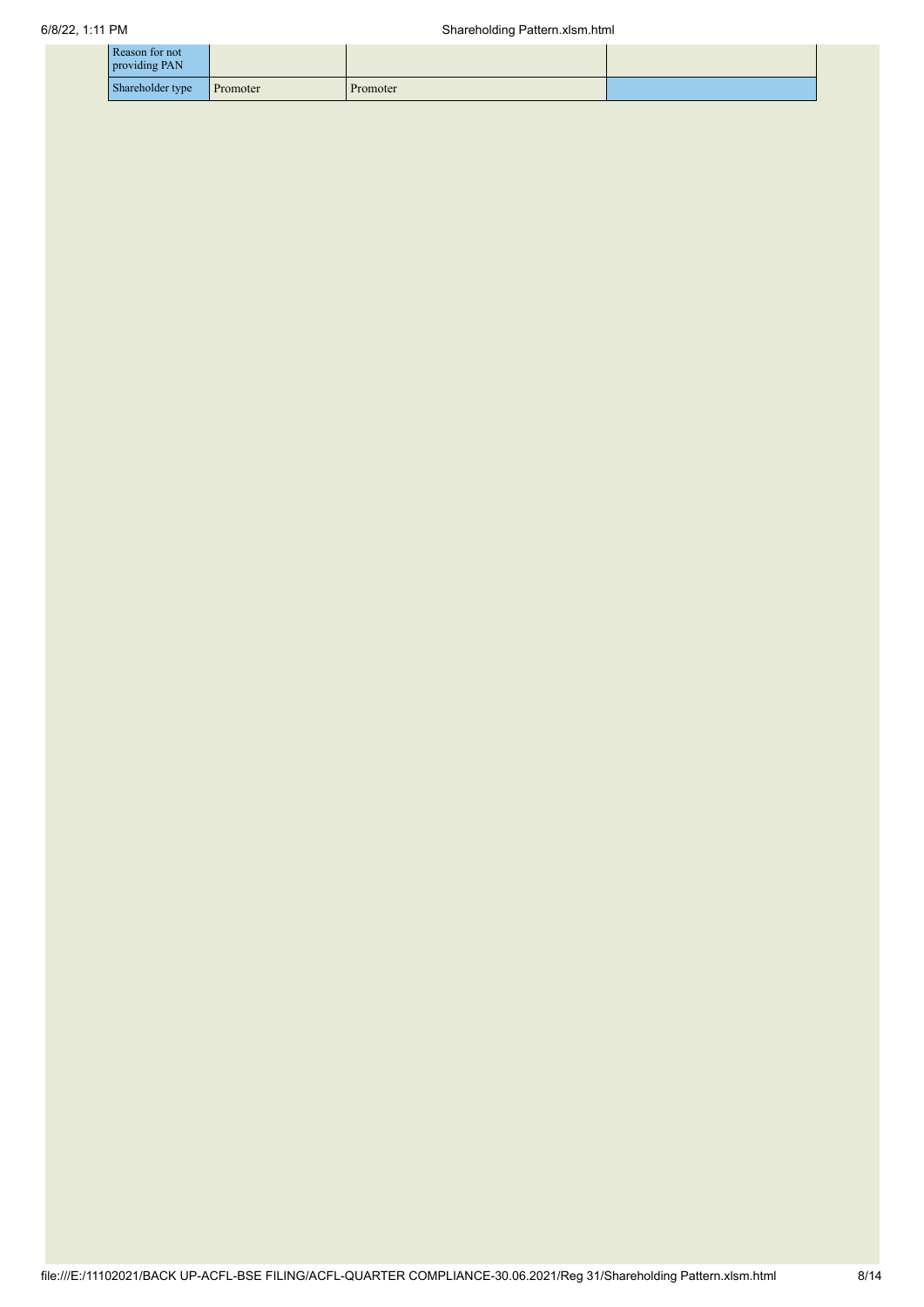|                                                                                                                                                                                      | <b>Any Other (specify)</b>                                                 |                                                                 |                                                             |                                                           |                                                                          |                             |  |  |  |  |  |  |
|--------------------------------------------------------------------------------------------------------------------------------------------------------------------------------------|----------------------------------------------------------------------------|-----------------------------------------------------------------|-------------------------------------------------------------|-----------------------------------------------------------|--------------------------------------------------------------------------|-----------------------------|--|--|--|--|--|--|
| Searial No.                                                                                                                                                                          | $\mathbf{1}$                                                               | $\overline{c}$                                                  | $\mathfrak{Z}$                                              | $\overline{4}$                                            | $\sqrt{5}$                                                               |                             |  |  |  |  |  |  |
| Category                                                                                                                                                                             | <b>Bodies Corporate</b>                                                    | <b>Bodies Corporate</b>                                         | <b>Bodies Corporate</b>                                     | <b>Bodies Corporate</b>                                   | <b>Bodies Corporate</b>                                                  | Click<br>here to<br>go back |  |  |  |  |  |  |
| Name of the<br>Shareholders (I)                                                                                                                                                      | <b>HILLGROW</b><br><b>INFOSERVICES</b><br><b>PRIVATE</b><br><b>LIMITED</b> | PALMTREE<br><b>INFRACON</b><br><b>PRIVATE</b><br><b>LIMITED</b> | <b>VETERAN</b><br><b>INFRADEVELOPERS</b><br>PRIVATE LIMITED | <b>FOSTER</b><br><b>INFRASTRUCTURE</b><br>PRIVATE LIMITED | <b>INSCENCE</b><br><b>DEVELOPERS</b><br><b>PRIVATE</b><br><b>LIMITED</b> |                             |  |  |  |  |  |  |
| PAN(II)                                                                                                                                                                              | AACCH1867R                                                                 | AAECP9998H                                                      | AACCV9638A                                                  | AABCF3458P                                                | AACCI0448K                                                               | Total                       |  |  |  |  |  |  |
| No. of the<br>Shareholders (I)                                                                                                                                                       | $\mathbf{1}$                                                               | $\mathbf{1}$                                                    | $\mathbf{1}$                                                | $\mathbf{1}$                                              | $\mathbf{1}$                                                             | 5                           |  |  |  |  |  |  |
| No. of fully paid<br>up equity shares<br>$held$ (IV)                                                                                                                                 | 815520                                                                     | 605520                                                          | 605520                                                      | 605520                                                    | 210000                                                                   | 2842080                     |  |  |  |  |  |  |
| No. Of Partly paid-<br>up equity shares<br>held(V)                                                                                                                                   |                                                                            |                                                                 |                                                             |                                                           |                                                                          |                             |  |  |  |  |  |  |
| No. Of shares<br>underlying<br>Depository<br>Receipts (VI)                                                                                                                           |                                                                            |                                                                 |                                                             |                                                           |                                                                          |                             |  |  |  |  |  |  |
| Total nos. shares<br>held $(VII) = (IV) +$<br>$(V)$ + $(VI)$                                                                                                                         | 815520                                                                     | 605520                                                          | 605520                                                      | 605520                                                    | 210000                                                                   | 2842080                     |  |  |  |  |  |  |
| Shareholding as a<br>% of total no. of<br>shares (calculated<br>as per SCRR,<br>1957) (VIII) As a<br>% of $(A+B+C2)$                                                                 | 13.78                                                                      | 10.23                                                           | 10.23                                                       | 10.23                                                     | 3.55                                                                     | 48.01                       |  |  |  |  |  |  |
|                                                                                                                                                                                      | Number of Voting Rights held in each class of securities (IX)              |                                                                 |                                                             |                                                           |                                                                          |                             |  |  |  |  |  |  |
| Class eg: X                                                                                                                                                                          | 815520                                                                     | 605520                                                          | 605520                                                      | 605520                                                    | 210000                                                                   | 2842080                     |  |  |  |  |  |  |
| Class eg:y                                                                                                                                                                           |                                                                            |                                                                 |                                                             |                                                           |                                                                          |                             |  |  |  |  |  |  |
| Total                                                                                                                                                                                | 815520                                                                     | 605520                                                          | 605520                                                      | 605520                                                    | 210000                                                                   | 2842080                     |  |  |  |  |  |  |
| Total as a % of<br>Total Voting rights                                                                                                                                               | 13.78                                                                      | 10.23                                                           | 10.23                                                       | 10.23                                                     | 3.55                                                                     | 48.01                       |  |  |  |  |  |  |
| No. Of Shares<br>Underlying<br>Outstanding<br>convertible<br>securities $(X)$                                                                                                        |                                                                            |                                                                 |                                                             |                                                           |                                                                          |                             |  |  |  |  |  |  |
| No. of Shares<br>Underlying<br>Outstanding<br>Warrants (Xi)                                                                                                                          |                                                                            |                                                                 |                                                             |                                                           |                                                                          |                             |  |  |  |  |  |  |
| No. Of Shares<br>Underlying<br>Outstanding<br>convertible<br>securities and No.<br>Of Warrants (Xi)<br>(a)                                                                           |                                                                            |                                                                 |                                                             |                                                           |                                                                          |                             |  |  |  |  |  |  |
| Shareholding, as a<br>% assuming full<br>conversion of<br>convertible<br>securities (as a<br>percentage of<br>diluted share<br>capital) (XI)=<br>$(VII)+(X)$ As a %<br>of $(A+B+C2)$ | 13.78                                                                      | 10.23                                                           | 10.23                                                       | 10.23                                                     | 3.55                                                                     | 48.01                       |  |  |  |  |  |  |
| Number of Locked in shares (XII)                                                                                                                                                     |                                                                            |                                                                 |                                                             |                                                           |                                                                          |                             |  |  |  |  |  |  |
| No. (a)                                                                                                                                                                              |                                                                            |                                                                 |                                                             |                                                           |                                                                          |                             |  |  |  |  |  |  |
| As a % of total<br>Shares held (b)                                                                                                                                                   |                                                                            |                                                                 |                                                             |                                                           |                                                                          |                             |  |  |  |  |  |  |
|                                                                                                                                                                                      | Number of Shares pledged or otherwise encumbered (XIII)                    |                                                                 |                                                             |                                                           |                                                                          |                             |  |  |  |  |  |  |
| No. (a)                                                                                                                                                                              |                                                                            |                                                                 |                                                             |                                                           |                                                                          |                             |  |  |  |  |  |  |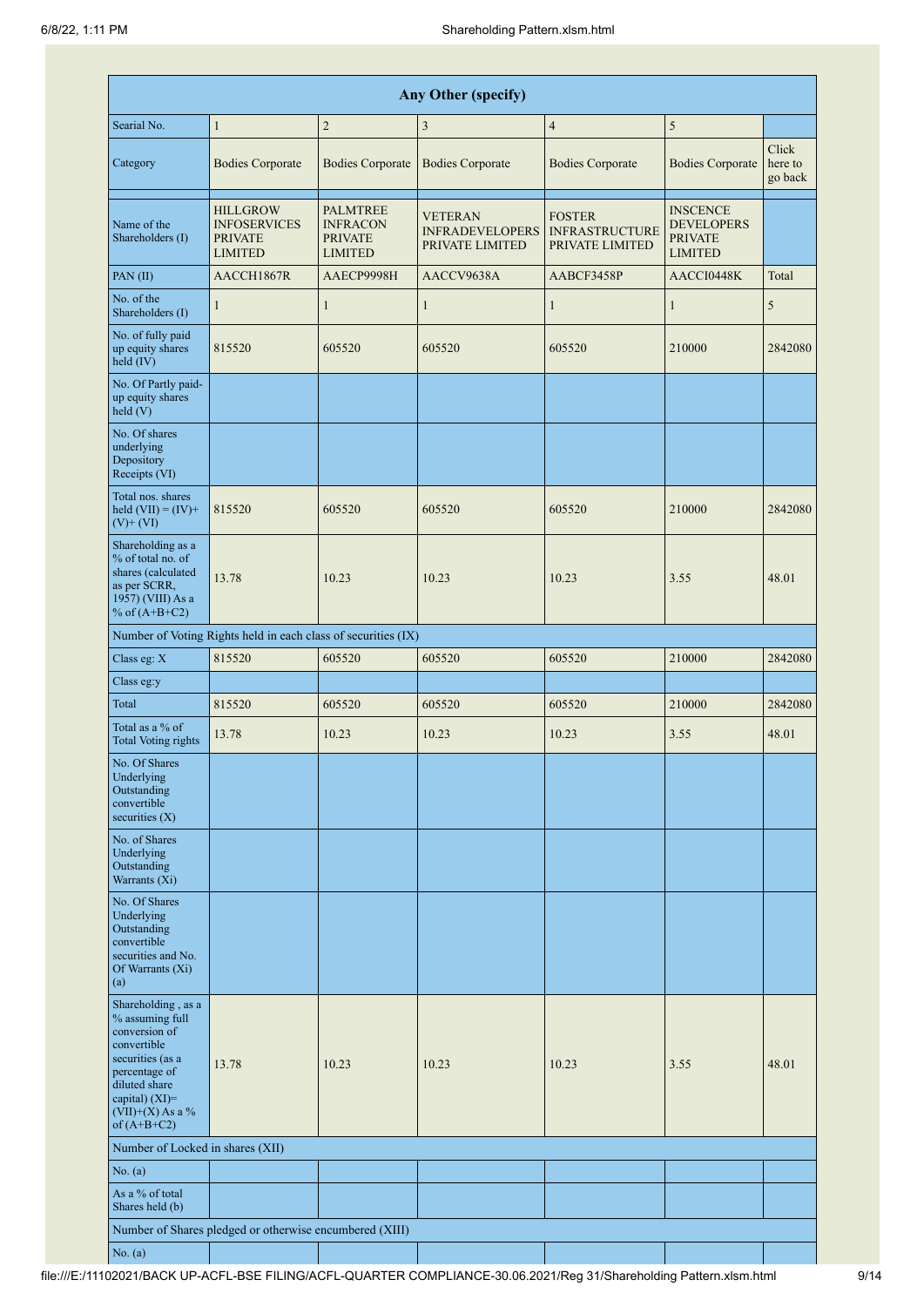| As a % of total<br>Shares held (b)                                   |                              |                |                |                |                |         |  |  |  |  |
|----------------------------------------------------------------------|------------------------------|----------------|----------------|----------------|----------------|---------|--|--|--|--|
| Number of equity<br>shares held in<br>dematerialized<br>form $(XIV)$ | 815520                       | 605520         | 605520         | 605520         | 210000         | 2842080 |  |  |  |  |
|                                                                      | Reason for not providing PAN |                |                |                |                |         |  |  |  |  |
| Reason for not<br>providing PAN                                      |                              |                |                |                |                |         |  |  |  |  |
| Shareholder type                                                     | Promoter Group               | Promoter Group | Promoter Group | Promoter Group | Promoter Group |         |  |  |  |  |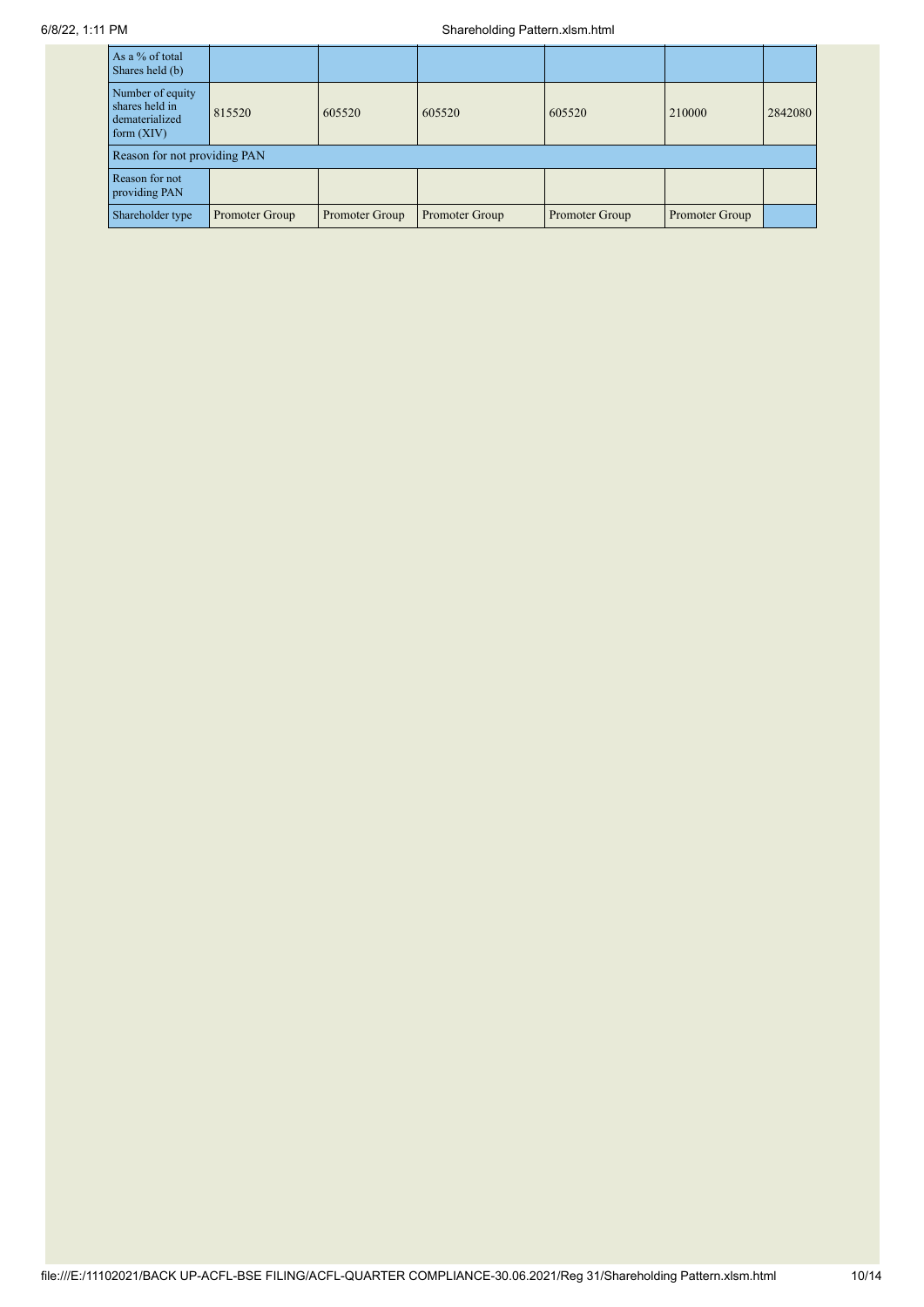|                                                                                                                                                                                      | Individuals - ii. Individual shareholders holding nominal share capital in excess of Rs. 2 lakhs. |                     |                       |
|--------------------------------------------------------------------------------------------------------------------------------------------------------------------------------------|---------------------------------------------------------------------------------------------------|---------------------|-----------------------|
| Searial No.                                                                                                                                                                          | $\mathbf{1}$                                                                                      | $\sqrt{2}$          |                       |
| Name of the<br>Shareholders (I)                                                                                                                                                      | YOGENDER KUMAR                                                                                    | <b>BASANTI DEVI</b> | Click here to go back |
| PAN(II)                                                                                                                                                                              | AMYPK7580P                                                                                        | AHEPD7992H          | Total                 |
| No. of fully paid<br>up equity shares<br>held (IV)                                                                                                                                   | 200565                                                                                            | 73560               | 274125                |
| No. Of Partly paid-<br>up equity shares<br>held (V)                                                                                                                                  |                                                                                                   |                     |                       |
| No. Of shares<br>underlying<br>Depository<br>Receipts (VI)                                                                                                                           |                                                                                                   |                     |                       |
| Total nos. shares<br>held $(VII) = (IV) +$<br>$(V)$ + $(VI)$                                                                                                                         | 200565                                                                                            | 73560               | 274125                |
| Shareholding as a<br>% of total no. of<br>shares (calculated<br>as per SCRR,<br>1957) (VIII) As a<br>% of $(A+B+C2)$                                                                 | 3.39                                                                                              | 1.24                | 4.63                  |
|                                                                                                                                                                                      | Number of Voting Rights held in each class of securities (IX)                                     |                     |                       |
| Class eg: $\mathbf X$                                                                                                                                                                | 200565                                                                                            | 73560               | 274125                |
| Class eg:y                                                                                                                                                                           |                                                                                                   |                     |                       |
| Total                                                                                                                                                                                | 200565                                                                                            | 73560               | 274125                |
| Total as a % of<br><b>Total Voting rights</b>                                                                                                                                        | 3.39                                                                                              | 1.24                | 4.63                  |
| No. Of Shares<br>Underlying<br>Outstanding<br>convertible<br>securities $(X)$                                                                                                        |                                                                                                   |                     |                       |
| No. of Shares<br>Underlying<br>Outstanding<br>Warrants (Xi)                                                                                                                          |                                                                                                   |                     |                       |
| No. Of Shares<br>Underlying<br>Outstanding<br>convertible<br>securities and No.<br>Of Warrants (Xi)<br>(a)                                                                           |                                                                                                   |                     |                       |
| Shareholding, as a<br>% assuming full<br>conversion of<br>convertible<br>securities (as a<br>percentage of<br>diluted share<br>capital) (XI)=<br>$(VII)+(X)$ As a %<br>of $(A+B+C2)$ | 3.39                                                                                              | 1.24                | 4.63                  |
| Number of Locked in shares (XII)                                                                                                                                                     |                                                                                                   |                     |                       |
| No. (a)                                                                                                                                                                              |                                                                                                   |                     |                       |
| As a % of total<br>Shares held (b)                                                                                                                                                   |                                                                                                   |                     |                       |
| Number of equity<br>shares held in<br>dematerialized<br>form (XIV)                                                                                                                   | 200565                                                                                            | $\boldsymbol{0}$    | 200565                |
| Reason for not providing PAN                                                                                                                                                         |                                                                                                   |                     |                       |
| Reason for not<br>providing PAN                                                                                                                                                      |                                                                                                   |                     |                       |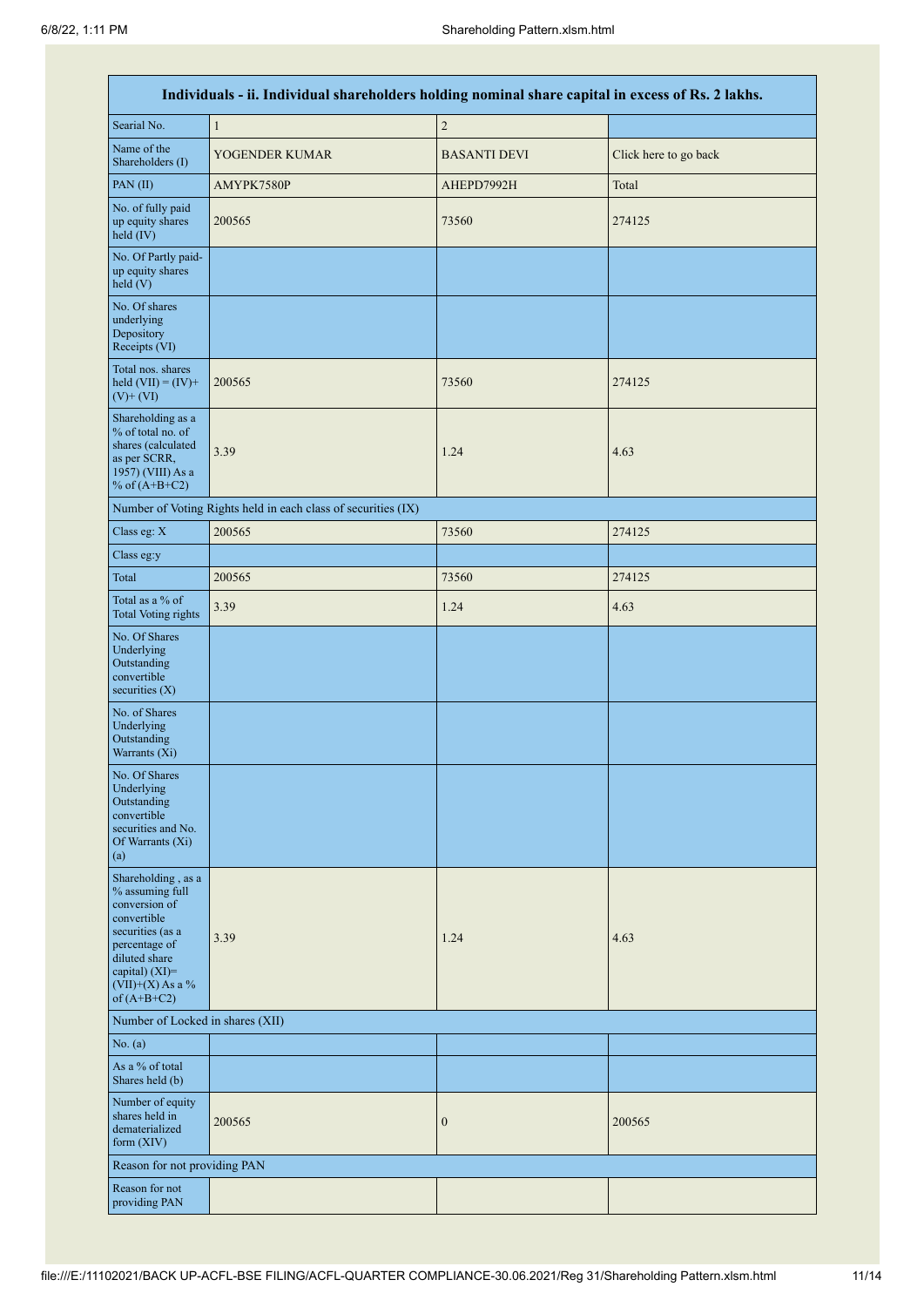|                                                                                                                                                                                         |                                                               |                                              | <b>Any Other (specify)</b>                   |                                              |                                              |                             |
|-----------------------------------------------------------------------------------------------------------------------------------------------------------------------------------------|---------------------------------------------------------------|----------------------------------------------|----------------------------------------------|----------------------------------------------|----------------------------------------------|-----------------------------|
| Searial No.                                                                                                                                                                             | $\mathbf{1}$                                                  | $\sqrt{2}$                                   | 3                                            | $\overline{4}$                               | 5                                            |                             |
| Category                                                                                                                                                                                | <b>Bodies Corporate</b>                                       | <b>HUF</b>                                   | <b>HUF</b>                                   | <b>HUF</b>                                   | <b>HUF</b>                                   |                             |
| Category / More<br>than 1 percentage                                                                                                                                                    | More than 1 percentage<br>of shareholding                     | More than 1<br>percentage of<br>shareholding | More than 1<br>percentage of<br>shareholding | More than 1<br>percentage of<br>shareholding | More than 1<br>percentage of<br>shareholding |                             |
| Name of the<br>Shareholders (I)                                                                                                                                                         | <b>GREENTECH</b><br><b>COLONIZERS</b><br>PRIVATE LIMITED      | PAWAN SINGH<br>(HUF)                         | <b>PARVEEN</b><br><b>KUMAR(HUF)</b>          | <b>YOGENDER</b><br>SINGH(HUF)                | <b>SHAMSHER</b><br>SINGH(HUF)                | Click<br>here to<br>go back |
| PAN(II)                                                                                                                                                                                 | AAFCG4014J                                                    | AAHHP2087F                                   | AAHHP2115A                                   | AAAHY4544D                                   | AANHS2947F                                   | Total                       |
| No. of the<br>Shareholders (I)                                                                                                                                                          | $\mathbf{1}$                                                  | $\mathbf{1}$                                 | $\mathbf{1}$                                 | $\mathbf{1}$                                 | $\mathbf{1}$                                 | $\boldsymbol{0}$            |
| No. of fully paid<br>up equity shares<br>held $(IV)$                                                                                                                                    | 126990                                                        | 157610                                       | 138564                                       | 136260                                       | 87880                                        | $\boldsymbol{0}$            |
| No. Of Partly paid-<br>up equity shares<br>held (V)                                                                                                                                     |                                                               |                                              |                                              |                                              |                                              |                             |
| No. Of shares<br>underlying<br>Depository<br>Receipts (VI)                                                                                                                              |                                                               |                                              |                                              |                                              |                                              |                             |
| Total nos. shares<br>held $(VII) = (IV) +$<br>$(V)$ + $(VI)$                                                                                                                            | 126990                                                        | 157610                                       | 138564                                       | 136260                                       | 87880                                        | $\overline{0}$              |
| Shareholding as a<br>% of total no. of<br>shares (calculated<br>as per SCRR,<br>1957) (VIII) As a<br>% of $(A+B+C2)$                                                                    | 2.15                                                          | 2.66                                         | 2.34                                         | 2.3                                          | 1.48                                         | $\overline{0}$              |
|                                                                                                                                                                                         | Number of Voting Rights held in each class of securities (IX) |                                              |                                              |                                              |                                              |                             |
| Class eg: X                                                                                                                                                                             | 126990                                                        | 157610                                       | 138564                                       | 136260                                       | 87880                                        | $\boldsymbol{0}$            |
| Class eg:y                                                                                                                                                                              |                                                               |                                              |                                              |                                              |                                              |                             |
| Total                                                                                                                                                                                   | 126990                                                        | 157610                                       | 138564                                       | 136260                                       | 87880                                        | $\overline{0}$              |
| Total as a % of<br><b>Total Voting rights</b>                                                                                                                                           | 2.15                                                          | 2.66                                         | 2.34                                         | 2.3                                          | 1.48                                         | $\overline{0}$              |
| No. Of Shares<br>Underlying<br>Outstanding<br>convertible<br>securities $(X)$                                                                                                           |                                                               |                                              |                                              |                                              |                                              |                             |
| No. of Shares<br>Underlying<br>Outstanding<br>Warrants (Xi)                                                                                                                             |                                                               |                                              |                                              |                                              |                                              |                             |
| No. Of Shares<br>Underlying<br>Outstanding<br>convertible<br>securities and No.<br>Of Warrants (Xi)<br>(a)                                                                              |                                                               |                                              |                                              |                                              |                                              |                             |
| Shareholding, as a<br>% assuming full<br>conversion of<br>convertible<br>securities (as a<br>percentage of<br>diluted share<br>capital) $(XI)$ =<br>$(VII)+(X)$ As a %<br>of $(A+B+C2)$ | 2.15                                                          | 2.66                                         | 2.34                                         | 2.3                                          | 1.48                                         | $\boldsymbol{0}$            |
| Number of Locked in shares (XII)                                                                                                                                                        |                                                               |                                              |                                              |                                              |                                              |                             |
| No. (a)                                                                                                                                                                                 |                                                               |                                              |                                              |                                              |                                              |                             |
| As a % of total<br>Shares held (b)                                                                                                                                                      |                                                               |                                              |                                              |                                              |                                              |                             |
| Number of equity<br>shares held in                                                                                                                                                      | $\mathbf{0}$                                                  | 157610                                       | 138564                                       | 136260                                       | 87880                                        | $\boldsymbol{0}$            |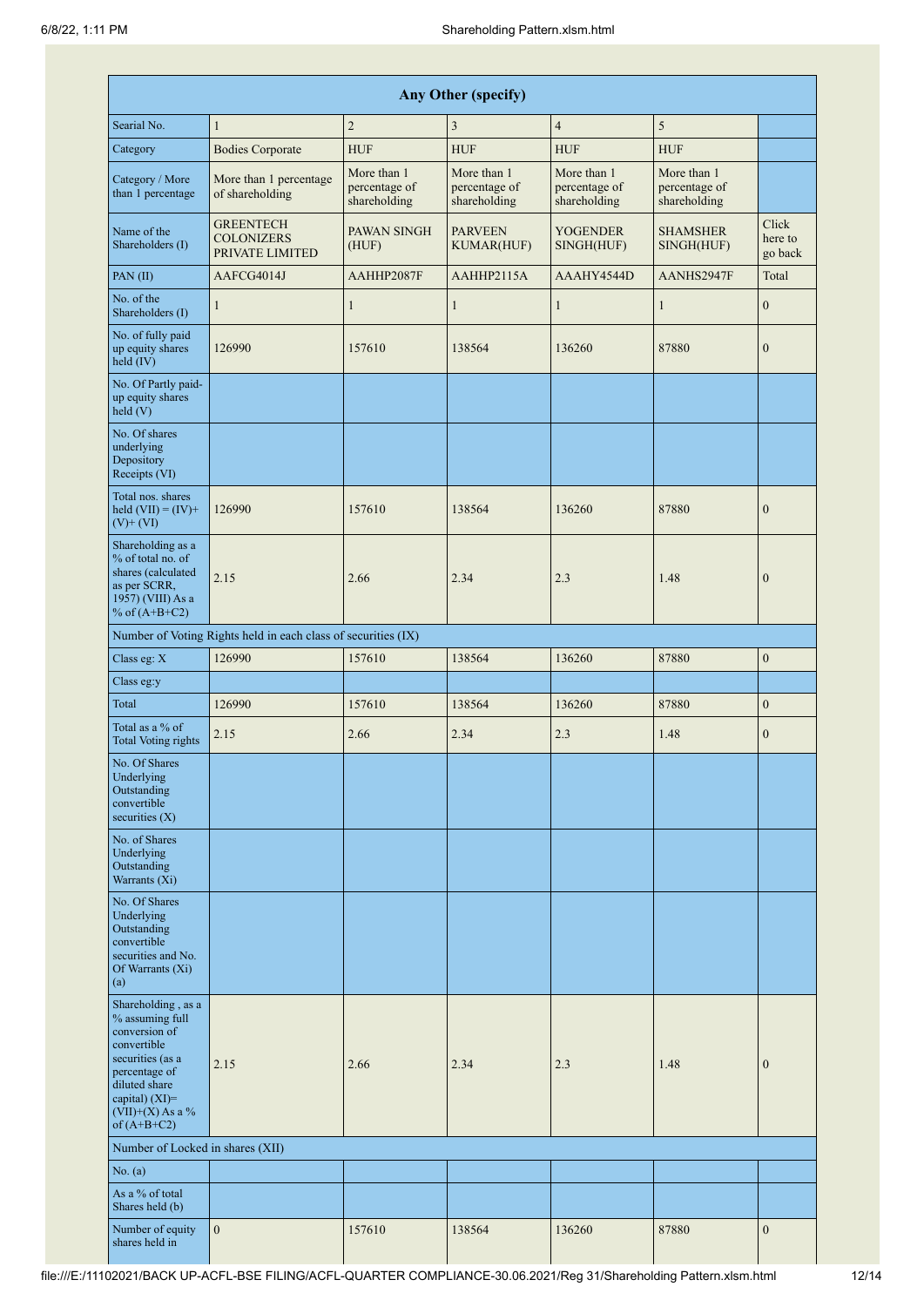| dematerialized<br>form $(XIV)$  |  |  |  |  |  |  |
|---------------------------------|--|--|--|--|--|--|
| Reason for not providing PAN    |  |  |  |  |  |  |
| Reason for not<br>providing PAN |  |  |  |  |  |  |